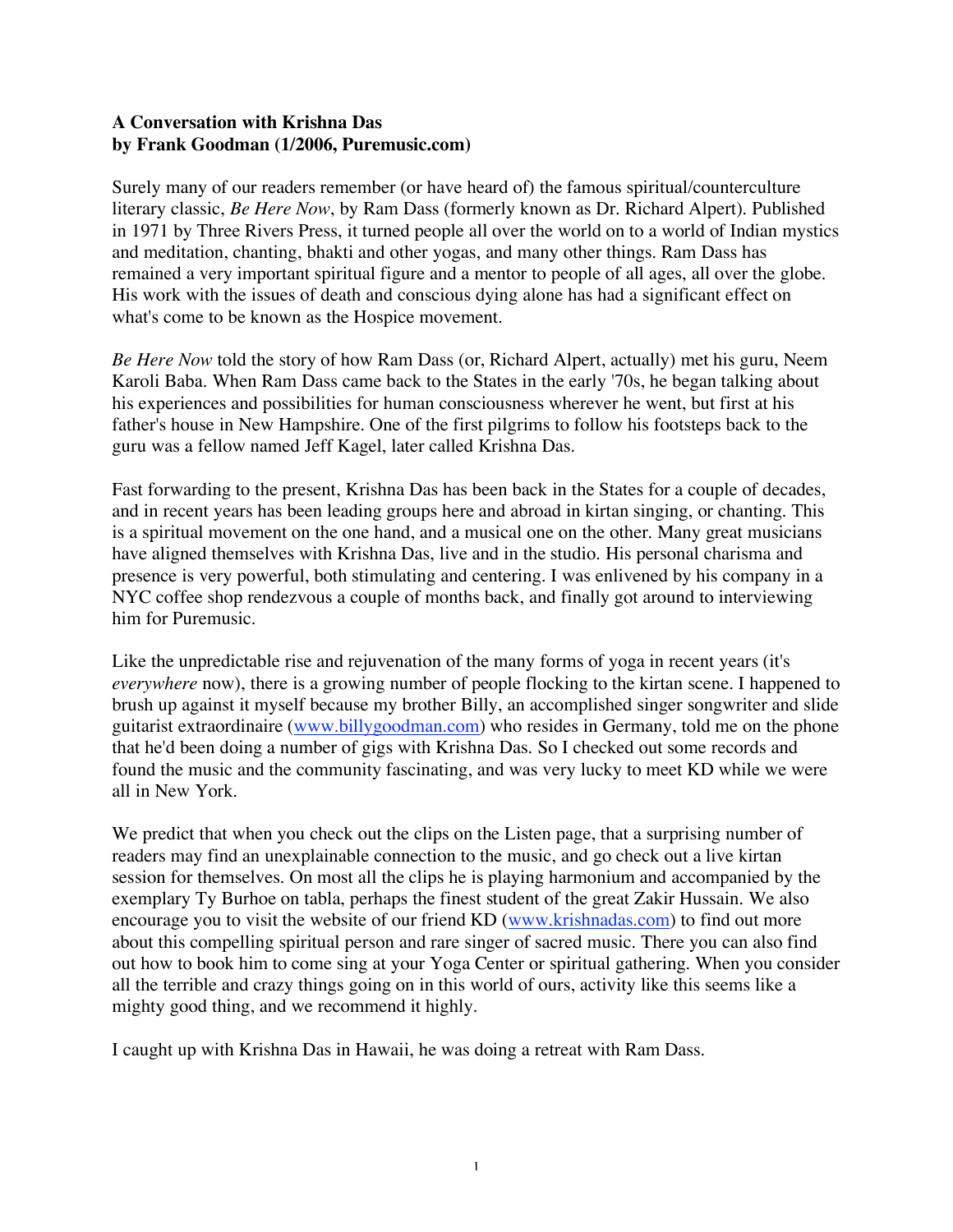[The interview begins with a small technical glitch called leaving it on "Pause" when it actually seems to be engaged. KD was looking for sugar for his tea when I called first, so I put it on Pause and called back, and... Anyhow, we talked first about how he originally came to know about and search out Ram Dass. He said that he was staying in NY state, with some friends who were mountain climbers and spiritual seekers, though he was not necessarily disposed that way himself. Ram Dass was staying at his father's house, just back from his first trip to India, where he'd met his guru, Neem Karoli Baba, also referred to as Maharaj-ji. KD's friends got wind of the fact that this character was welcoming visitors to his father's beautiful place, where he was talking about his experience and his wondrous teacher, and they set out to join the growing throng. KD was busy in his pursuit of Country Blues.]

**Krishna Das:** I was very racist in those days.

**Puremusic:** Ah.

**KD:** I liked Mississippi Blues.

[laughter]

PM: Oh, yeah, "I was a blues racist."

**KD:** Yeah, I only liked the blues. And I wasn't really interested in white yogis. So they went without me. But when they came back, I got such a hit off of them when they stepped out of the car, then I packed my bags and left immediately. And that just changed everything.

**PM:** So you left for where, for that same house or--

**KD:** Yeah, back up to New Hampshire, where they had just come from.

**PM:** And did you go solo or with some of them?

**KD:** No, I just went by myself.

**PM:** And how were you received by Ram Dass? Was he open to the idea of a stranger or friends of friends just showing up?

**KD:** Oh, sure. He was there for that. He was just there to hang with anybody who wanted to hang.

**PM:** So it was a remarkable time, no doubt, to run into this man who came to be a teacher to so many of us. Was he a very different guy than you know him to be today?

**KD:** Yes, and no. That's a complex question, but I'll try to--it's only complex because I probably don't understand it.

[laughter]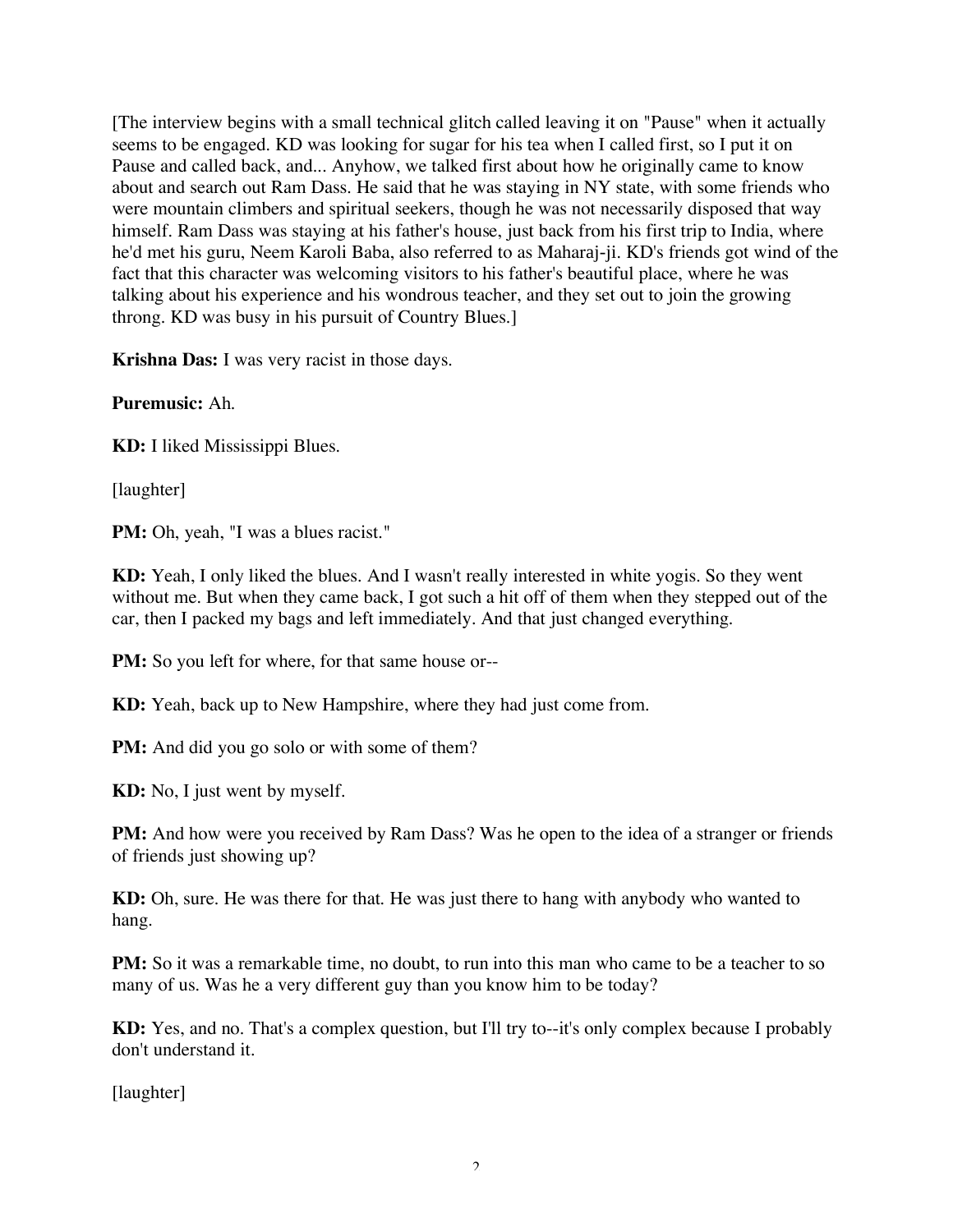**PM:** Well, also because we all have changed so much over that many years, but--

**KD:** Yeah, we do change, but our essential nature stays the same. Who we really are, we already are. And so the way I look at it is that he's more himself now than he was then.

#### **PM:** Ah.

**KD:** He's more just naturally who he really is. There's less personality around--although that personality was very youthful, it gathered a lot of people and turned on a lot of people. I think he's happier now, as a person, anyway.

**PM:** And being a happier person, you say there's less personality about him?

**KD:** Yeah. I think for all of us, we're happier when our personality stuff--our emotional stuff- doesn't hurt us and bring us down.

#### **PM:** Right.

**KD:** So I think, like I said, there's a lot less of that around now, so he's in a much happier, deeper state most of the time.

**PM:** And as I hear you speak, I'm reminded to tell myself, Frank, try to speak less and let KD talk, okay? [laughs]

**KD:** Oh, no, no. You shouldn't do that, because I could go on about nothing forever.

**PM:** [laughs]

**KD:** And you won't have an article.

**PM:** So then what followed was you pursued the guru, for lack of a better word.

**KD:** Yeah, I mean, I just wanted to hang out with him. Let me see what happened. Yeah, I quit school again, for the third time.

**PM:** Where?

**KD:** At that point I was at New Paltz, State University of New York.

**PM:** Okay.

**KD:** I had been at Stonybrook. But at that point, I transferred up to New Paltz, because there was an Asian Studies Institute opening up, and I thought, "This is great, this'll be just what I want." But actually, it was one of the most disappointing situations of my life. It was so horribly intellectual and dry, boring.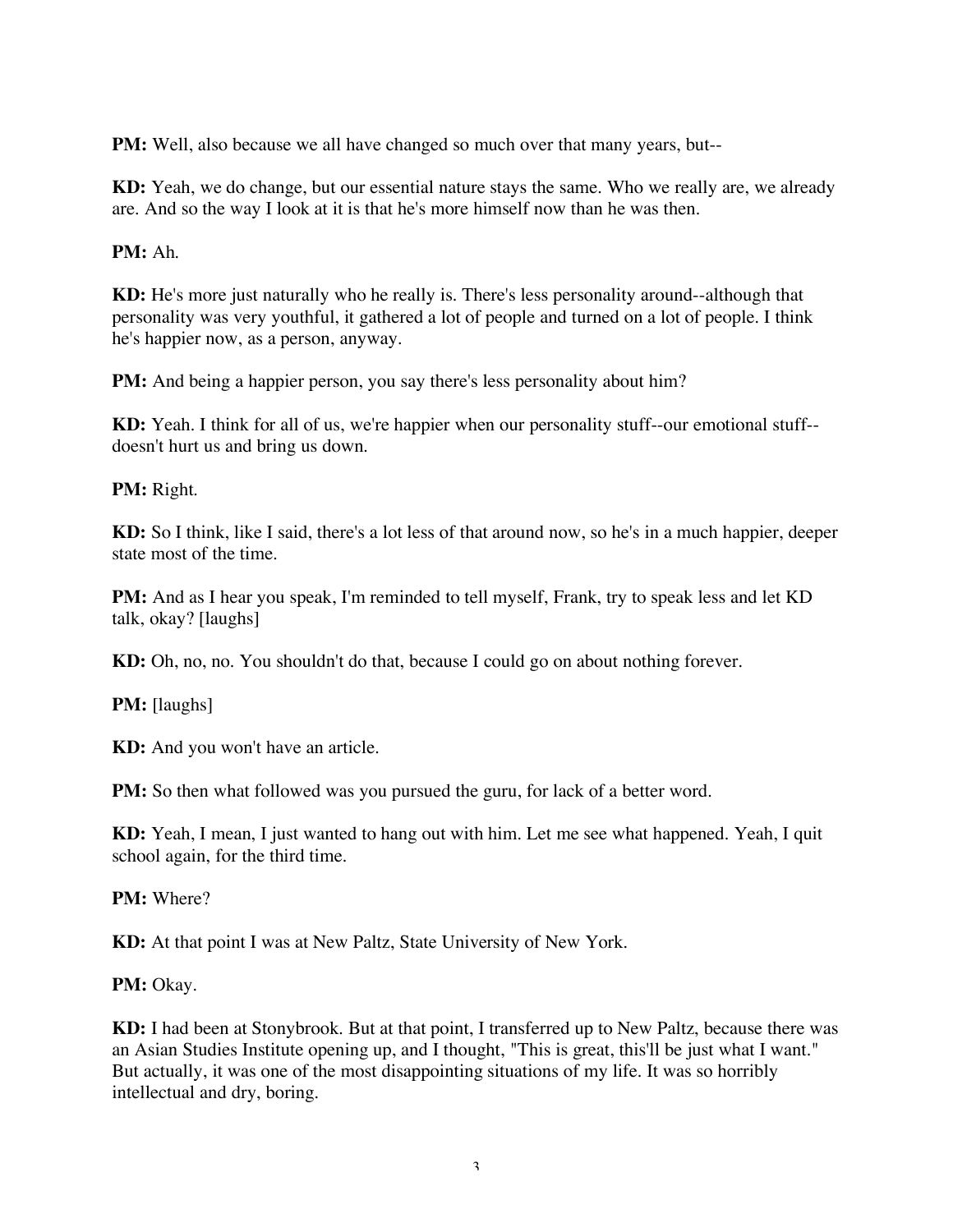**PM:** Understood.

**KD:** I couldn't stand it. So I was in really great despair because I thought this would save me, this Asian Study Institute. I could study Indian philosophy, and I'd learn everything, but it was just the opposite. It was so horrible.

Then I met Ram Dass right after that, and I was really ready for that. I quit school again, and we all went traveling, me and him and a number of other people. We went out to the Llama Foundation in New Mexico, which is this commune up on the top of a mountain. We spent the whole winter up there just reading holy books out loud, and sitting, and singing.

**PM:** Unbelievable.

**KD:** Yeah, it was a really beautiful time, in spite of the fact that we were so messed up.

**PM:** Yeah.

[laughter]

**KD:** It was a good... And then he went off, and I went off to California. And then in the spring I went back out to his place, and I spent the whole summer out there at his father's place. That was the summer that people really started to gather there. There would be hundreds and hundreds of people on the weekends.

**PM:** Holy jeez! And what did his dad think of that?

**KD:** Oh, his father was really cool with it. He loved it. He really had a good time with it.

**PM:** That's fantastic.

**KD:** Yeah. And I was kind of working for his father, mowing the lawn and --it was kind of a mansion he had, with a three-hole golf course, or something like that.

**PM:** [laughs]

**KD:** I used to mow the golf course with the tractor, and all that. I had a little cabin out in the back there. It was great.

**PM:** Now, were you playing any music at this particular time?

**KD:** I was playing guitar. I was playing, like I say, blues. I was really into country blues. That's what I was mostly into at that time, like your beloved brother. [http://www.billygoodman.com]

**PM:** Indeed.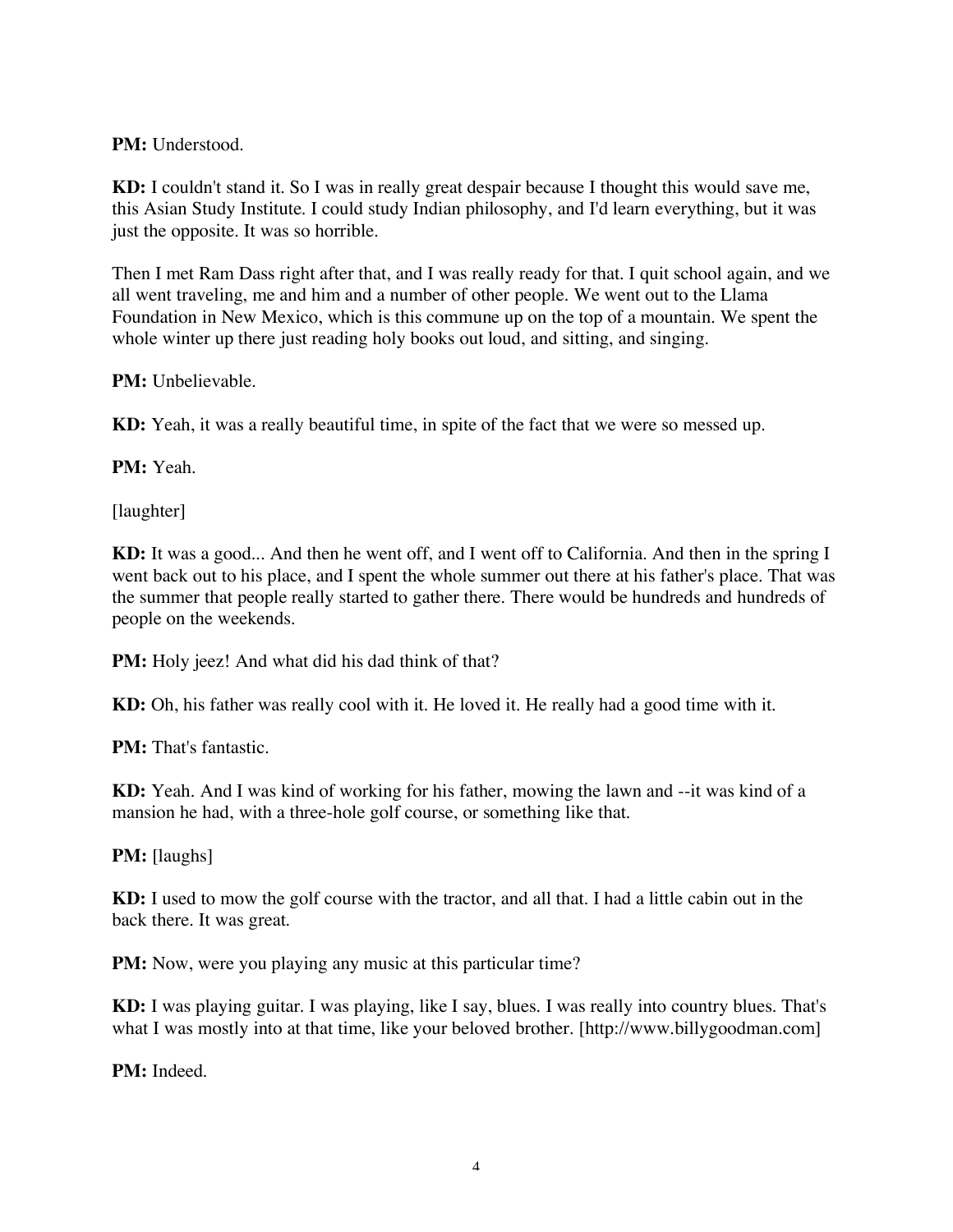**KD:** But I didn't play slide. I played more like Mississippi John Hurt stuff.

**PM:** Yeah, sure. That's how we grew up playing, absolutely.

**KD:** Yeah, yeah. And I can't wait to get him back here for a tour sometime. That'll be fantastic.

**PM:** While we're mentioning Billy, let's say that it's very unusual how you and I came to meet at all--

**KD:** Yeah.

**PM:** --and that my brother ended up playing some gigs with you. How did that come to pass?

**KD:** And it's unusual for a slide guitar player to be playing chanting gigs, too.

**PM:** Right.

**KD:** Well, Billy's friend Bub--Jim-- is my good buddy of mine for 30 years as well, but in a whole different cultural context.

**PM:** [laughs]

**KD:** So they all came together when we went over to Germany. And Bub was with me there. Billy said to Bub, "Well, maybe I can do some gigs with KD. I've heard his music and I like it," or something like that. So I thought, wow, how cool. [laughs]

**PM:** Wow. And Bub, he's a magnificent soul as well.

**KD:** Bub is great, yeah.

**PM:** And I think Billy has profited greatly from the time spent gigging with you guys.

**KD:** Well, I feel we profited as well. He has a great passion to his playing, and his dedication to the music is really wonderful.

**PM:** Now, to return to our incredible story, after that time with Ram Dass, then you went to India, correct?

**KD:** Yes. It was about a year and a half after I met Ram Dass that I went to India. And I went specifically to find Maharaj-ji, the old man, Neem Karoli Baba.

**PM:** Right. And in what region was he living? What town?

**KD:** He lived mostly in north India. And in the fall, which is when I went, he used to go up in the mountains a lot. So I went up there and found him there.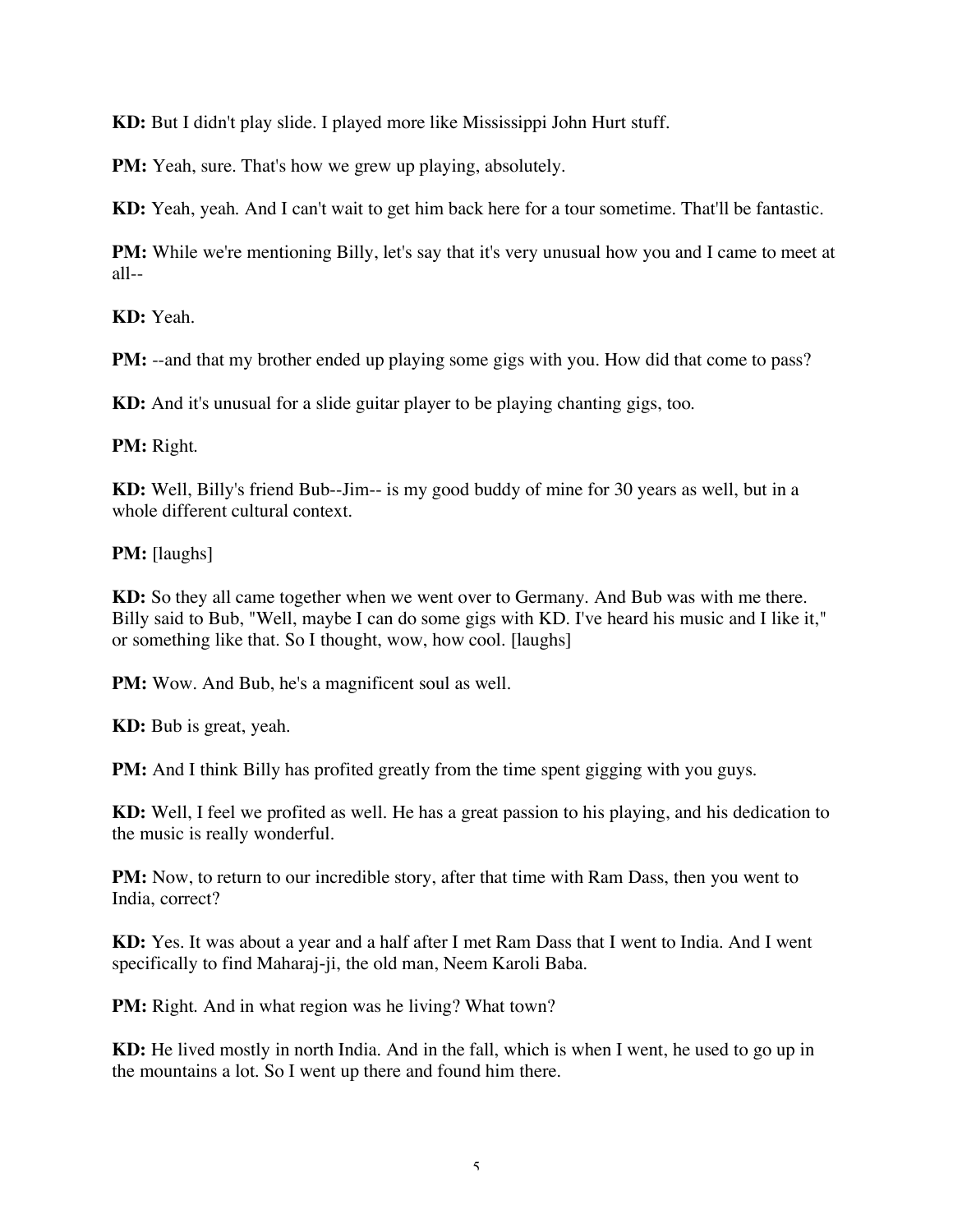**PM:** And what kind of a place was he living in? Was it palatial? Was it residential?

**KD:** Oh, no, it was a very small humble temple, a very simple temple. In those days there was very little flair, and it was very simply done, nestled in a little valley with the river between--oh, it's a beautiful spot.

**PM:** Now by that time, how many westerners had he been approached by, or come in that kind of contact with?

**KD:** By the time I got to him, I think he'd probably met three.

**PM:** Wow.

**KD:** Yeah. There was Baghavan Das, who had been there before, of course. He's the one who'd brought Ram Dass to Maharaj-ji.

**PM:** Right.

**KD:** And then there were another couple of westerners who might have met Maharaj-ji over the years. But basically, I was the beginning--me and two other guys--we were the beginning of this next wave of the few hundred people who might have met him over the next three years.

**PM:** Who was with you at the time that may have been part of that wave? Do you recall?

**KD:** Well, there were two guys. One was Danny Goldman, who wrote the book *Emotional Intelligence*.

**PM:** Ah-ha.

**KD:** He's a very well-known psychologist writer now. And the other guy was Jim Litton--he's a photographer out of Long Island, a good friend. Ranesh Ra Das and Jugga Nas Das, if you want the Indian names.

**PM:** Yeah, and I'll attempt the spelling.

**KD:** That's okay.

**PM:** So are those guys still friends?

**KD:** Oh, sure, yeah. We're all very closely connected even though we may not see each other that often. We share a tremendous connection.

**PM:** Would you tell the story, please, of how Baghavan Das came to bring Ram Dass to Neem Karoli Baba? What do we know about that?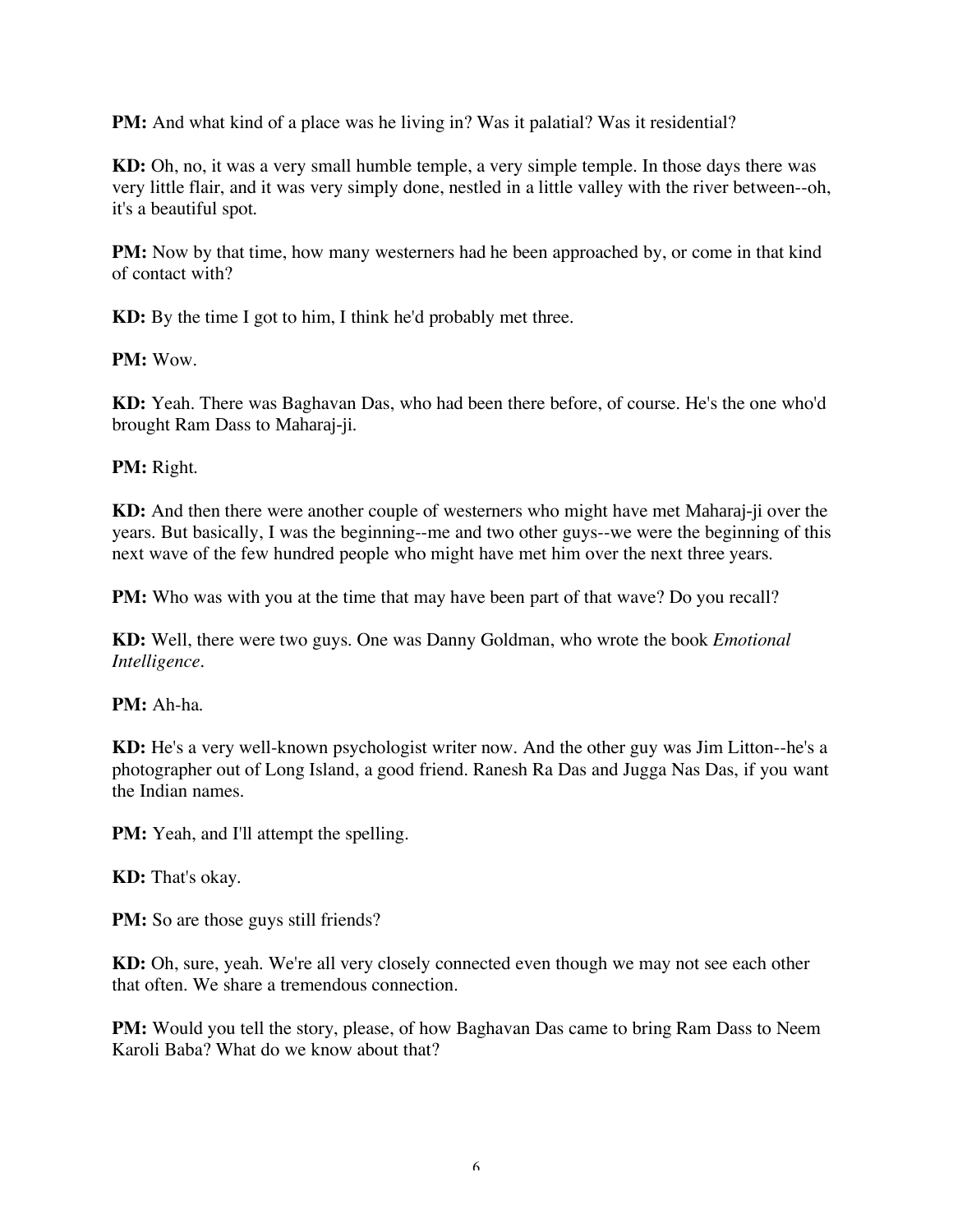**KD:** Essentially, Baghavan Das had been in India for a long time, and his visa had expired. And he wanted to stay in India, so he knew that Maharaj-ji could get him a visa because Maharaj-ji knew all these politicians. If Maharaj-ji wanted to, he could get him an extension on his visa. And so he was up in Nepal. Ram Dass met him up in Nepal. Richard Albert met him up in Nepal. Baghavan Dass decided to go down to find Maharaj-ji, and Ram Dass had borrowed a Land Rover--

**PM:** [laughs]

**KD:** --from a friend of his. And so, because Ram Dass had the Land Rover, Baghavan Das decided to take him with him.

**PM:** [laughs]

**KD:** For no other reason, really.

**PM:** That's great.

**KD:** And because of that, that's how Ram Dass got to Maharaj-ji.

**PM:** The Rover. Ah, that's pretty funny. Is Baghavan Das still a friend?

**KD:** We know each other, sure, we're still friends. He's around.

**PM:** And he's a label mate, right? He's on Karuna Records as well?

**KD:** He did one CD for Karuna. I'm not even on Karuna anymore.

**PM:** No. You do your own label now, or--

**KD:** I don't know what I'm going to do, Frank. I don't know. I'm trying to figure out the best way to go.

**PM:** Right. You're like other indie artist friends of mine in that respect. You started your own label, and now wonder if this is the way to go, or do you farm it out to somebody and let them handle the publicity and all the headaches.

**KD:** I just don't know.

**PM:** Yeah, because it's too much rigmarole, really.

**KD:** Yeah.

**PM:** Now, you tell me, please, if this is an acceptable or an appropriate topic, especially based on where you are at the moment. I gather that following the years at the foot of the guru, he bade you go back to the U. S. to work there--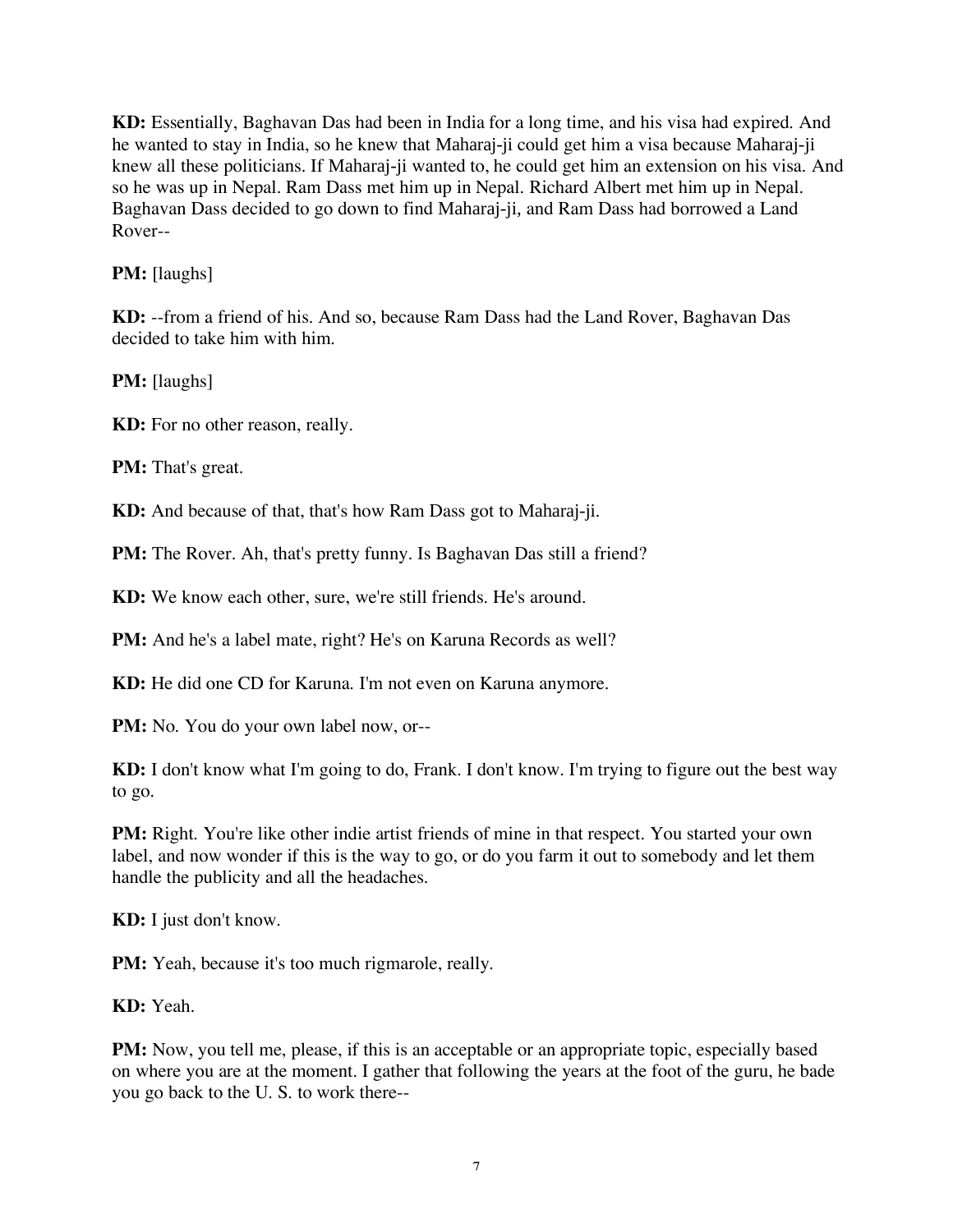# **KD:** Uh-huh.

**PM:** --and there was some confusion as to what your work would be, or how you would serve him there, what would that be. My understanding is that following his passing from this life, a dark night of the soul period followed for you.

**KD:** Very much, yeah. Well, he sent me very specifically to deal with my shit.

# **PM:** Ah.

**KD:** He didn't send me back to sing with people--at least he didn't say that. I mean, he didn't give us orders like that--at least he never told me to do that, verbally. But his original instruction to me was, "Go back to America, you have attachment there. You have work to do there. You have shit to deal with."

### **PM:** Indeed.

**KD:** So that's why he was sending me back. Because I had been in India a long time, and I was really avoiding a lot of my problems, and trying to kind of override my desires and all that stuff. And the price I was paying for that was I was very tense and very tightly wound, and I wasn't really flowing and allowing things to flow. It wasn't going to get better. So I had to come back and kind of work through stuff, you know, a hands-on--

**PM:** Right. And what form did those lessons take?

**KD:** The dark night of the frickin' soul, that's what it took, yeah. I really fell away, in my own mind, from grace, because I--not that one ever really does, but I felt that I had blown my only chance by not going back to see him before he died. And the only thing that had ever really worked for me and made me happy was to be sitting around with him in this incredible humorous, sweet, intimate, funny, deep, loving space.

# **PM:** Right.

**KD:** And I lost that completely when he died. Really, my whole life since then has been a big arc, trying to get back to that kind of way of living. That's the only way to explain it. I feel like my life is like a grindstone, and it just grinds away my stuff, my bullshit. And it grinds just enough away that you don't believe in death, you know?

**PM:** Right. Now, the dark night of the soul that you walked into wasn't start a family, get a job-life's general travails...

**KD:** Well, actually, it developed into that. My girlfriend got pregnant--but that was later on. That was in '79. Now we're talking '73, '74.

**PM:** Right.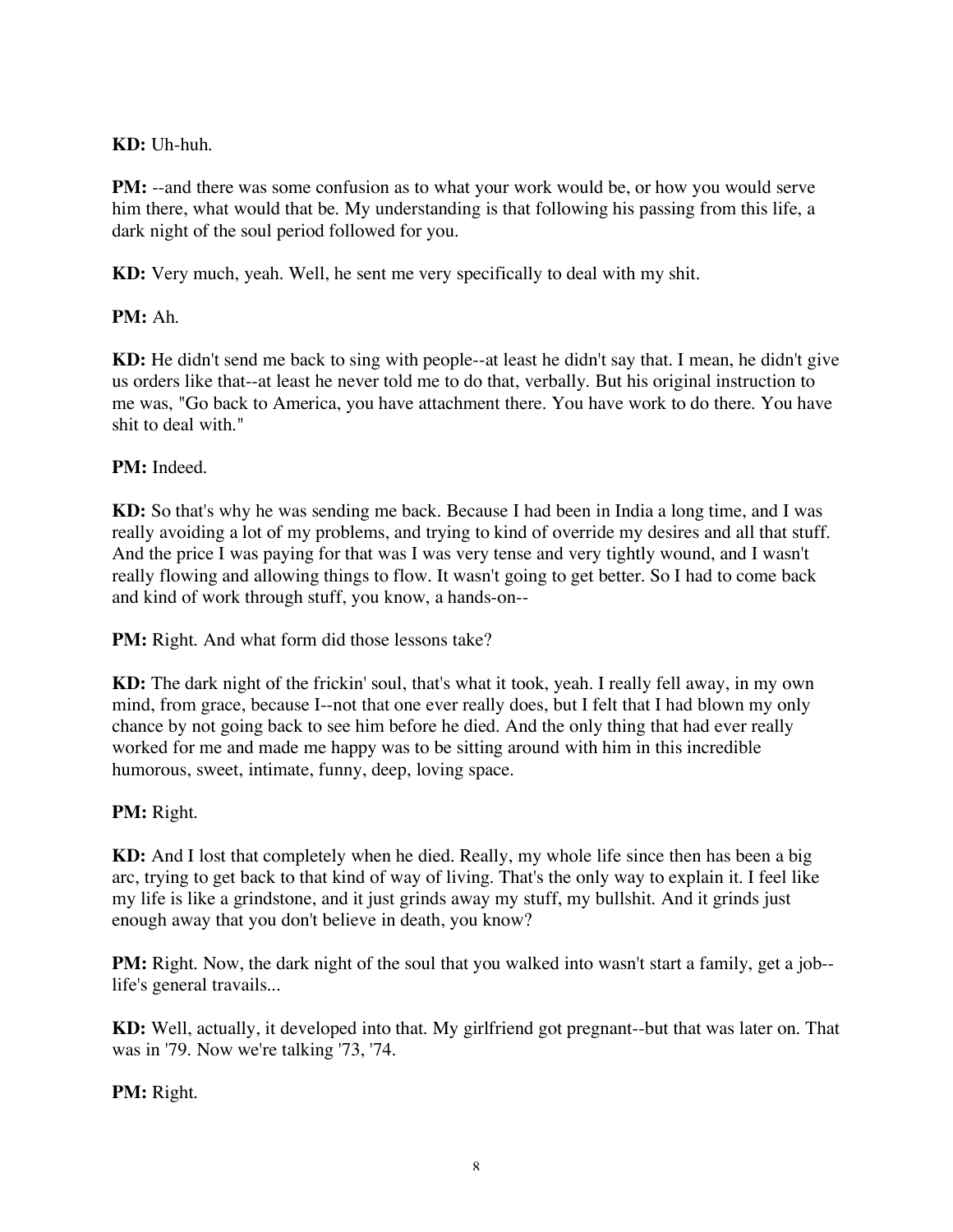**KD:** Outwardly, it might not have looked that bad, but inwardly I had died inside. And I was really suffering. I was really unhappy and really lost.

**PM:** So what did you begin to do?

**KD:** Well, are you talking about drugs?

**PM:** Or just with life, wherever it led. I don't know at what point they popped up.

**KD:** Yeah, that was later. Because at first, I never really had a job, so I used to go around friends' places and crash. And I'd paint somebody's house here, somebody gave me a car. I mean, it was a very wandering kind of life, you know.

**PM:** Right. In the New York area, or out West?

**KD:** In New York, California, and New Mexico, mostly, I think. At one point I went down to stay at a friend's place in Topanga. And he had a little trailer. And I was going to become a rock star.

[laughter]

**PM:** Yeah, why not?

**KD:** Why not! But it wasn't the time for that. And actually, at that point, that's when my girlfriend showed up, my former girlfriend. And then we got back together. And then she got pregnant, and then I had all this responsibility. All of a sudden life got real, so to speak, in a big way.

**PM:** Right.

**KD:** And I had to support her, and our daughter and her daughter by a previous marriage. It was pretty intense. I really couldn't deal with it very well. I wasn't made for it.

**PM:** Yeah, I've never done that, and likewise, I don't believe myself to be made for it. So I empathize.

**KD:** Yeah.

**PM:** And so did you split, then, or--

**KD:** Well, no. Did I split? No. We stayed together for about 10 years. But during the course of some of that I got into freebasing coke, and I got strung out on coke for about a year.

**PM:** Yeah, it's a devil.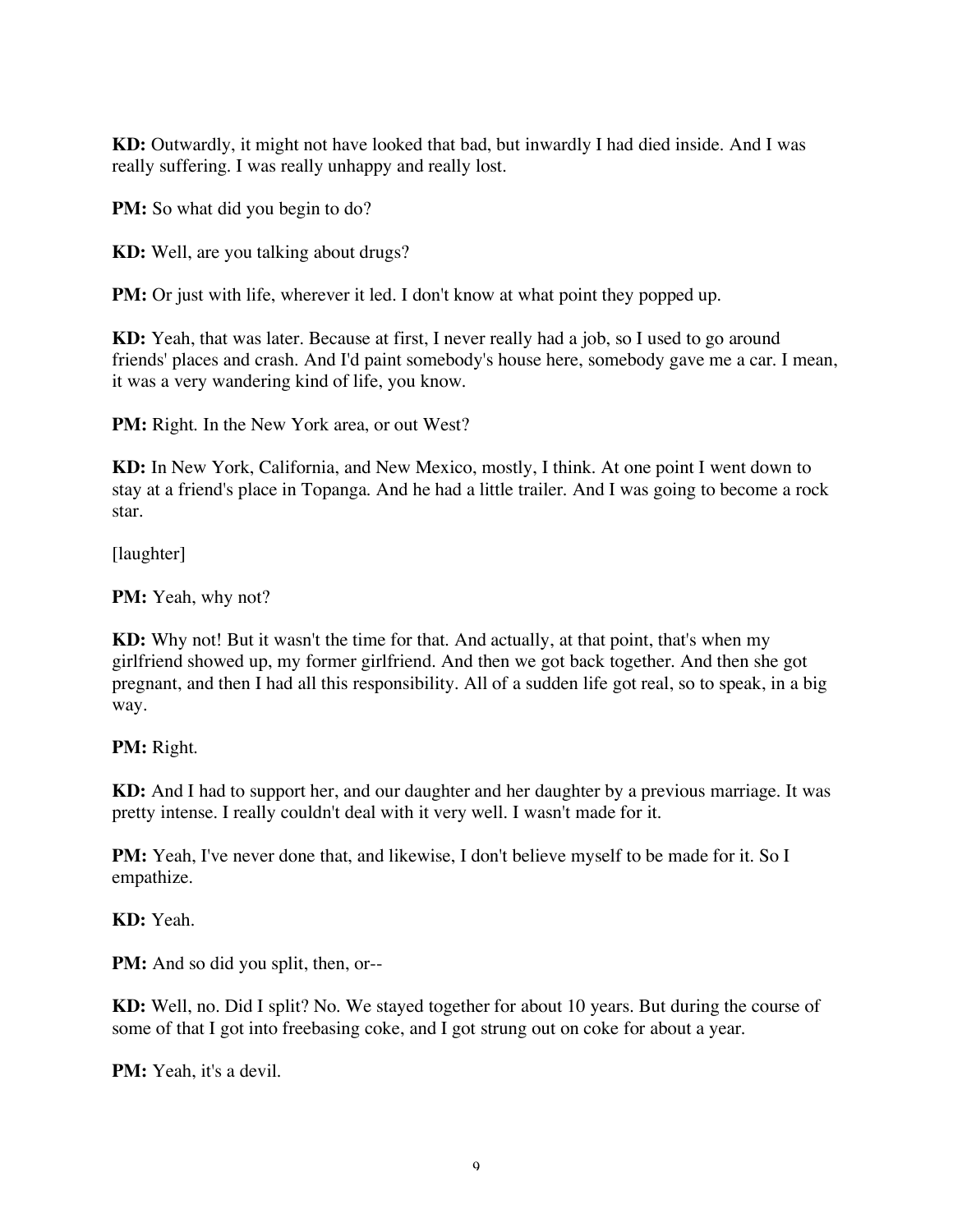**KD:** Absolutely the devil, it really got me. And I was just going down. And then this Indian man came from India who's like my father, my Indian father. And he came and he looked at me--he didn't know anything, he just took one look at me and said, "Promise me now you'll stop cocaine, right now. Promise!" He was looking right in my eyes and he wasn't going to let me go. This guy was a great yogi. And he was quite extraordinary. He just looked at me, and he made me vow at that moment to stop. And I really believe that he also gave me the power to do it, because from that moment on until this moment, cocaine and shit looks exactly the same--actually, shit looks a little better.

**PM:** And so have you seen this Indian father many times since--

**KD:** Oh, I was very close. He died in '97. But for all those years, I used to go to India and travel around with him and his wife. And we were like a very strange group to see, these two little Indian people and this big white monkey walking around.

**PM:** [laughs]

**KD:** I was really like their son. And he was my best friend in the world. I told him everything. I could tell him everything, and he'd never judge me. And he always helped me--he'd always find the bottom line, and help me find a way out of the problems I was in. It was incredible to be with him.

**PM:** And was he older, or a contemporary?

**KD:** He was older. He was probably about twenty years older than me, maybe a little more.

**PM:** And what was his name?

**KD:** K.C. Tewari. And his wife, Mrs. Tewari, I called her "Ma." They saved my life. They look me in. They loved me and they took care of me. They gave me all the love that I needed to just get through, because it was really a hard time.

**PM:** Well, thanks for all those details of the story. I'm grateful for all that.

Now let's move on to your work of present day. I want everybody to know about Kirtan. [Chanting.]

**KD:** Okay.

**PM:** When did that begin in your life as something that you would, say, lead?

**KD:** Well, first of all, Ram Dass had been chanting a little bit when he came back from India. And I enjoyed it very much. But it wasn't until I got to India and actually experienced the way it's done there—the intensity, the madness, the totality of the way people get into it there--that I intuitively felt that, wow, this is for me. I can't get enough of this. And so when I got there and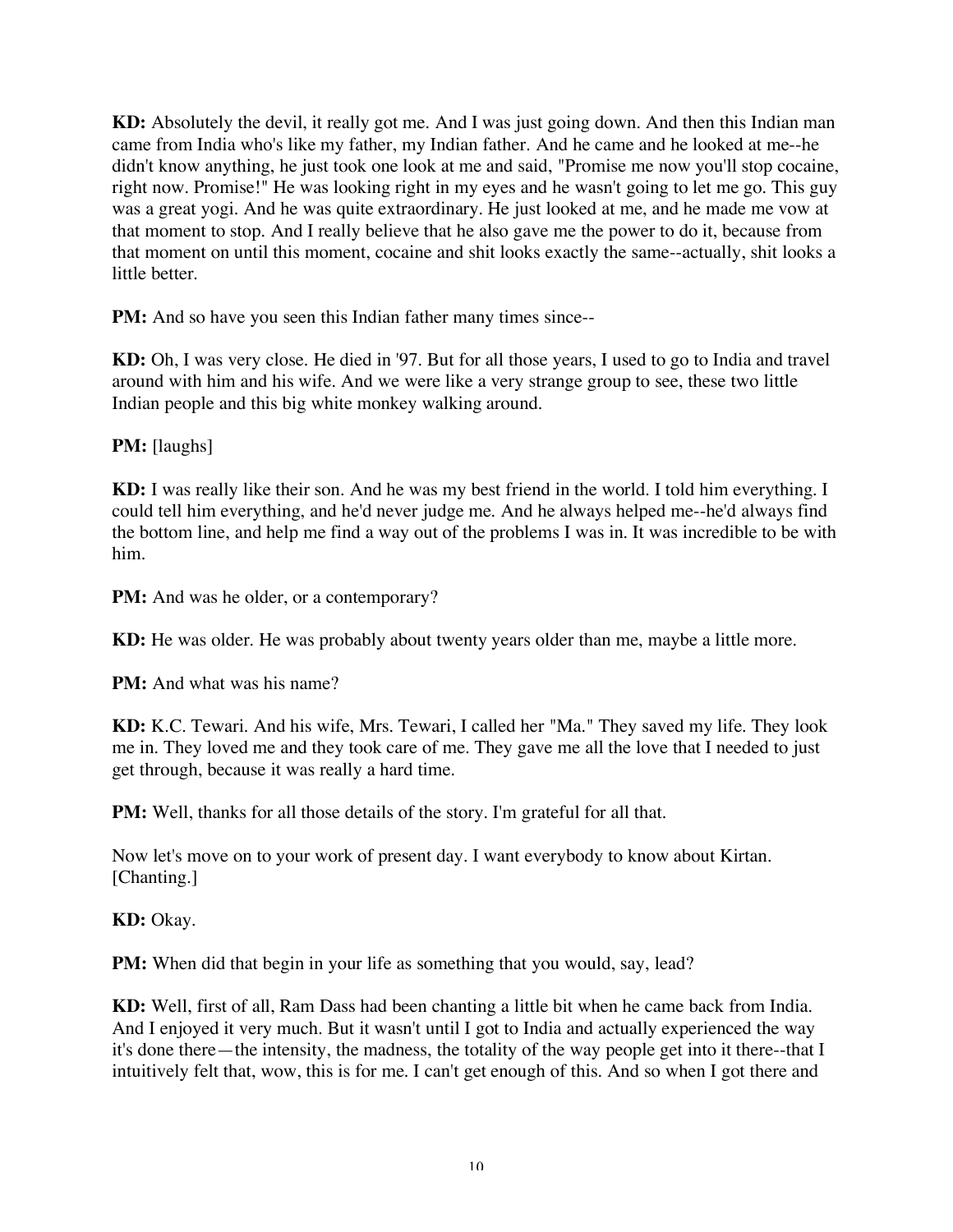saw what was going on, then I just wanted to get further into that. But even so, it wasn't about becoming a Kirtan leader. That wasn't in my high school guidance counselor's book of careers.

### **PM:** [laughs]

**KD:** No, this was something I needed to do to save my own ass. This was a way of connecting. This was intense, this was great. And I really didn't know much about it. I just started doing it anywhere somebody was singing, I tried to go and sing. And for me it was like a lifeline, it was like oxygen, it was like an oxygen tank. And I got more and more and more into it. You see, we actually didn't spend a lot of time with Maharaj-ji. He'd see us for a little while, and then he'd send us to the back of the temple. So I figured if we started to sing to him we could bribe into spending more time with us.

**PM:** Right.

**KD:** And it worked. [laughs]

**PM:** Oh, it did.

**KD:** Oh, yeah. He loved it. He loved when we sang. So then he used to call us to sing when the Indian people were there, and he would look at the Indian people and say, "You miserable people, all you want is jobs and healing and blessings. And when these people come they don't want anything except God, look at them they're just--they're all here just to sing. They gave up everything. They left America," you know, all that bullshit.

#### **PM:** Right. [laughs]

**KD:** But the fact was, what was happening was that we were recognizing that through the chanting we were beginning to connect in a deeper way, to move inside of ourselves. Even though we thought we were chanting to him, we would have these experiences ourselves, inside. And even though for me it all blew up after he died, it was twenty-one years later, after he died, that I was standing in my room. And I knew--all of a sudden I saw and understood and knew completely--that if I didn't start singing with people who didn't know me from the old days...

#### **PM:** Right.

**KD:** I knew that I had to do this with people who didn't know the first thing about it, and I had do it in that way.

**PM:** Wow, that's a long time, twenty-one years after--

**KD:** It was a long time, Frank.

#### **PM:** Wow.

**KD:** The fact that I'm still alive is a frickin' miracle, period.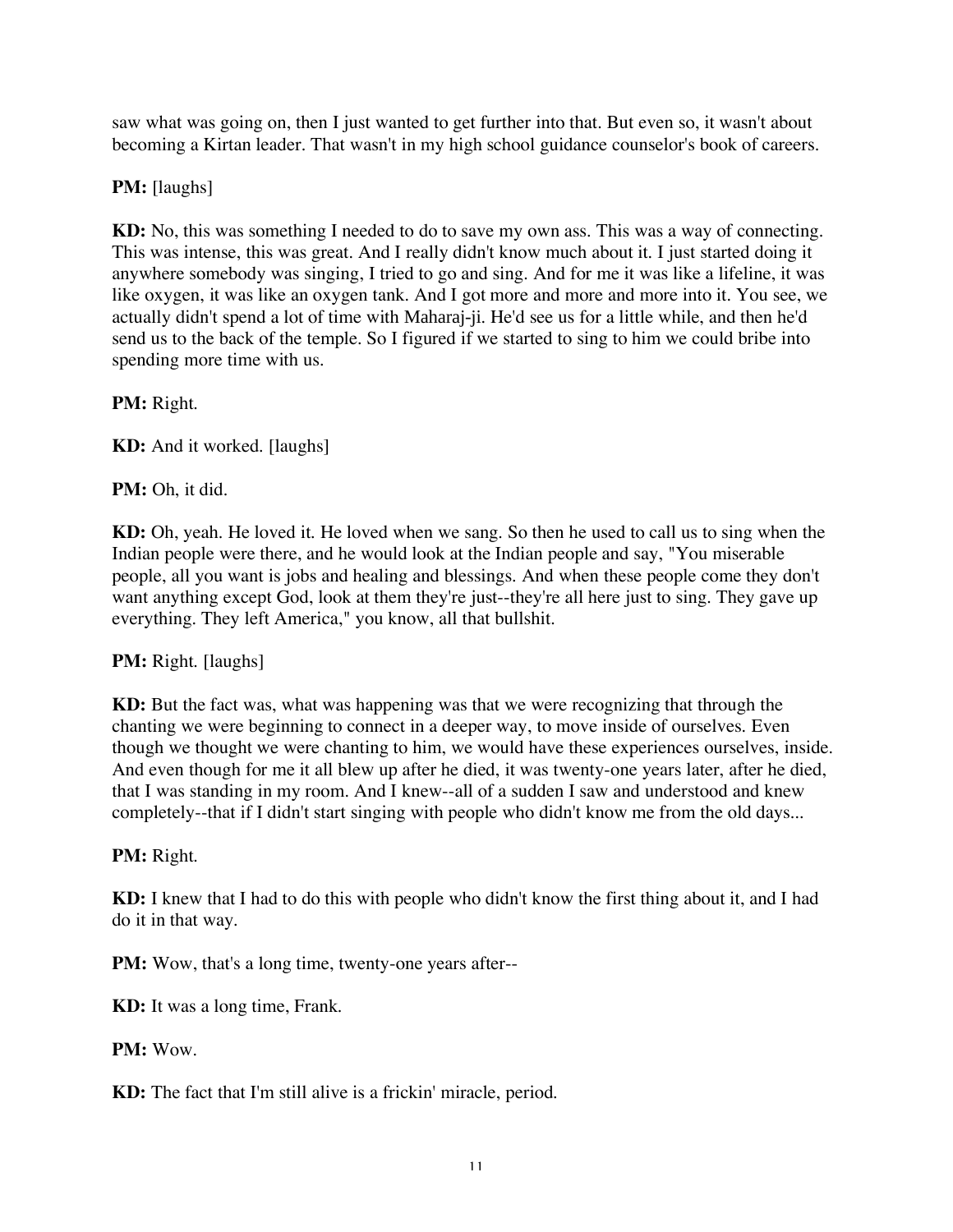**PM:** Right. And it's amazing that that much longer later that you still had that epiphany to say--

**KD:** Yeah.

**PM:** --to say, "Oh, this is what I have to do now."

**KD:** Yeah.

**PM:** Do you remember where you were when that epiphany took place?

**KD:** Yeah. I was standing in my living room in my apartment in New York City. Right in the middle of the room.

**PM:** What a breath of fresh air that must have been.

**KD:** It was scary.

[laughter]

**KD:** It was scary because I had been hiding, doing a lot of heavy shit, a lot of dark stuff, a lot of- -let me say it another way. Let's just say that I was really lost, and I wasn't getting found very fast. All of a sudden I saw that if, in fact, I wanted to be found, this was the way to do it. I was going to have to find myself. And the only way to clean out these dark places in my heart was to chant with people. I just knew that intuitively in one second. And then I forced myself to go down to this Yoga center and asked them if I could lead some chanting.

**PM:** Now, where was that one? Is it the one on Fifth that you still gig at today?

**KD:** It's the one on Lafayette Street.

**PM:** Lafayette, around where?

**KD:** Downtown. Lafayette and Fourth Street, roughly.

**PM:** Right. Lafayette and Fourth, okay. Yeah, because we rent a loft on Wooster, between Spring and Broome. So next time I'm there--

**KD:** Oh, cool.

**PM:** --I'm going to take a walk and see if that Yoga center is still there.

**KD:** They're actually going to be moving soon. They're moving up to Union Square. But they're there, I know, as of now.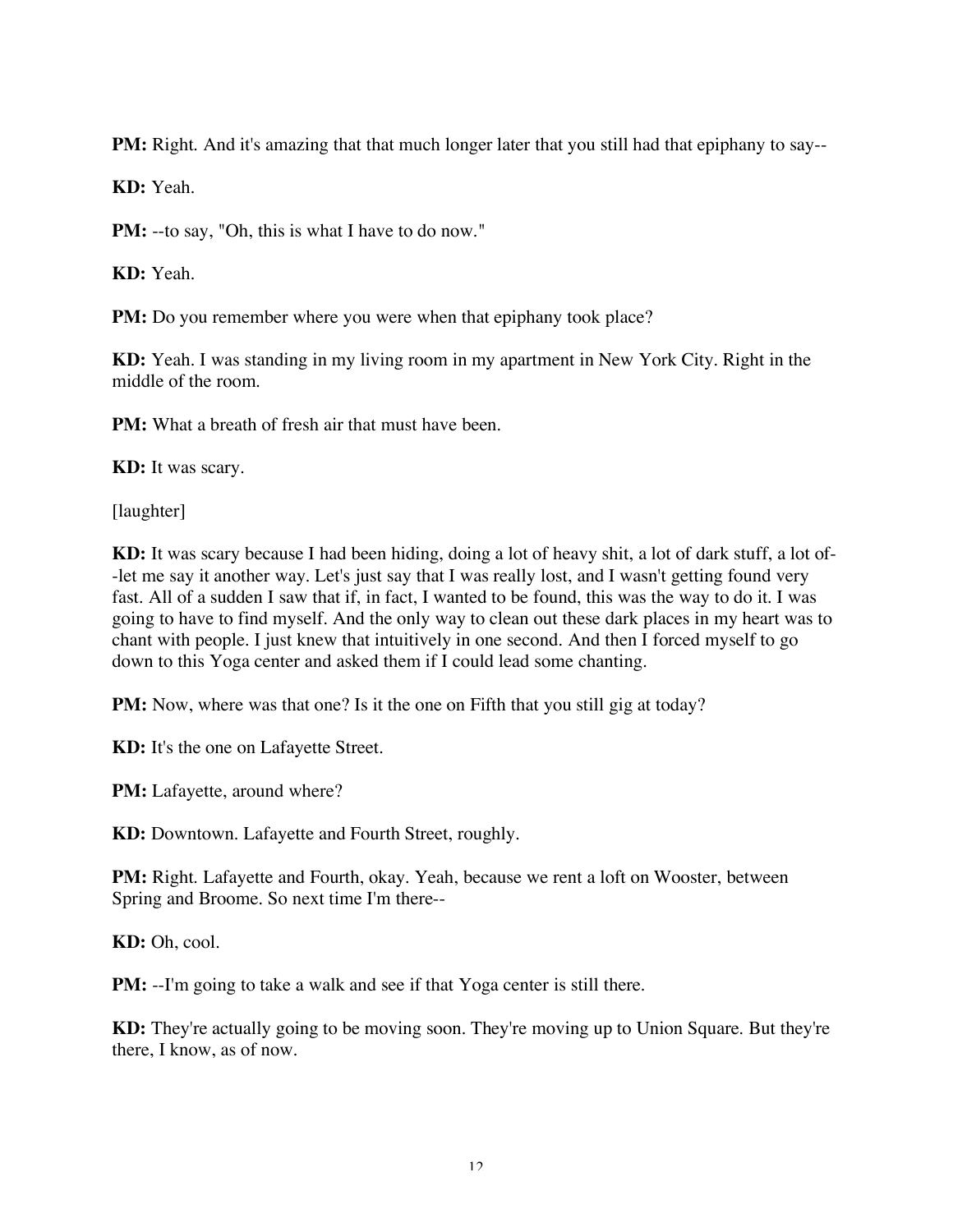**PM:** And so you began. You went there, and you pitched them the idea of, "Hey, here's who I am. I'd like to do this thing."

**KD:** Yeah, and they said, "Okay. Well, on Mondays we have this little group of people where we do readings from holy books and answer questions and stuff." This is Sharon and David, the people who ran the place. "So why don't you come on a Monday and sing a little bit?"

# **PM:** Right.

**KD:** So the next Monday I sang for about twenty minutes. Then they did their thing. And that went on for a couple of months. And then I showed up one day and they were gone. They went to India. And they were gone for a couple of months. So I would show up on Monday and sing for two hours.

# **PM:** Ah.

**KD:** And then one day I came back, and they were there.

# **PM:** [laughs]

**KD:** So I started singing, and I didn't stop. [laughs] I sang for two hours. And they kind of looked at each other and said, "Well, that's cool."

**PM:** Pretty cool, yeah.

**KD:** And they let me sing. And from then on, Mondays was mine.

**PM:** Huh. And people started to gather.

**KD:** People started to gather, yeah. I mean, at first it was like six people. And until the first CD came out, it was never more than twenty, twenty-five people.

**PM:** And the very first one was called?

**KD:** *One Track Heart*. And people don't get that title. They don't even smile when they hear that.

**PM:** Oh, they don't get the joke.

**KD:** They don't get the joke.

**PM:** That's strange.

**KD:** So *One Track Heart* was the first one. But even so, you see, I still didn't have anything--it wasn't a career. I just wanted people to know that I chanted, and so they would invite me to come out and sing with them, because that's what I needed to do. And that's exactly what happened. There are only two places I've ever invited myself. One was Jivamukti, and the other was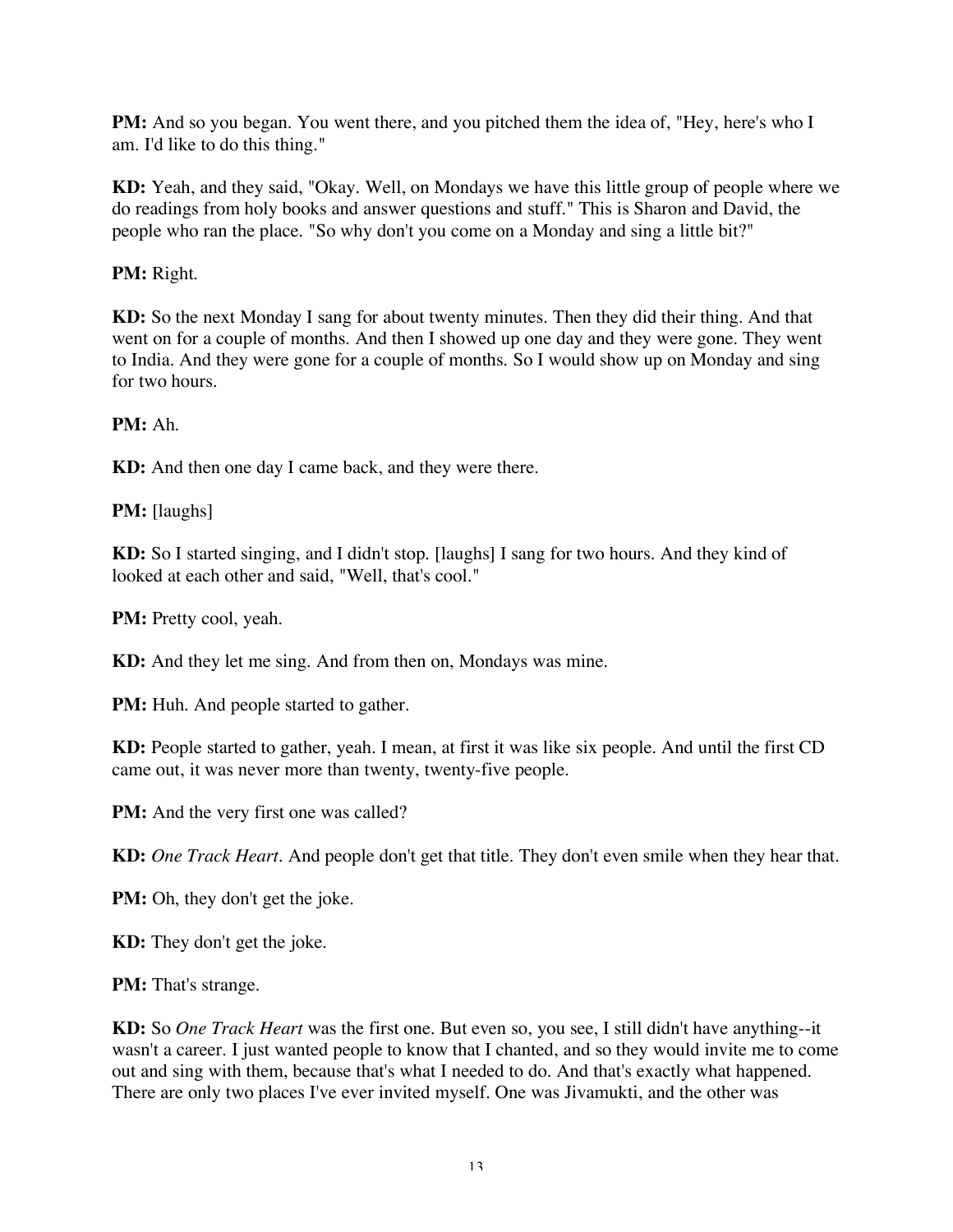Yogaworks, in L.A., because I was coming out to northern California. And I thought, well, maybe I should try to sing in L.A. So I asked a friend of mine to call the people there, and they said yeah. So aside from those two places, every place else I've gone I've been invited.

**PM:** Unbelievable.

**KD:** It's amazing. That's all around the world, invited.

**PM:** That's unbelievable.

**KD:** It really is unbelievable. And I'm so gratified and grateful and happy that people want to sing with me. That's why I travel, to do that.

**PM:** And since we haven't so far, would you, in your own words, give a definition of what Kirtan is, for the readers.

**KD:** Okay. Kirtan is chanting, and it's very specifically chanting what they call the names of God. Okay, and so we might want to try to find a different way of saying that so people don't hit the delete button right away.

### **PM:** [laughs]

**KD:** In India, everything has a divine aspect. Underneath what we see is divinity. And the idea is to try to see through this haze or this mist, and to see the beauty and the love that lives inside. So what they call the divine name is the name of a signpost to that place inside of us. It's more than a signpost, it's a window. And it's even more than a window. It's ultimately our own names, the names of all that love that lives within us, who we really are when we're finished giving ourselves a hard time.

# **PM:** [laughs]

**KD:** I mean, we're not making this up, we're just cleaning house. We're cleaning the lens, we're cleaning the mirror so we can see ourselves. If the mirror is full of dust, it doesn't reflect, you can't see yourself. So this mirror of the heart is covered over by our stuff. So chanting is the repetition of these names over and over. And they have the ability to help clean the heart.

**PM:** For people interested in hearing Kirtan singing, what CD would we point them to, above all?

**KD:** I would say *Pilgrim Heart* would be the best place to start.

**PM:** Okay. And that rhymes.

[laughter]

**KD:** Yeah, hey, I'm a poet, and I know it, hope I don't blow it.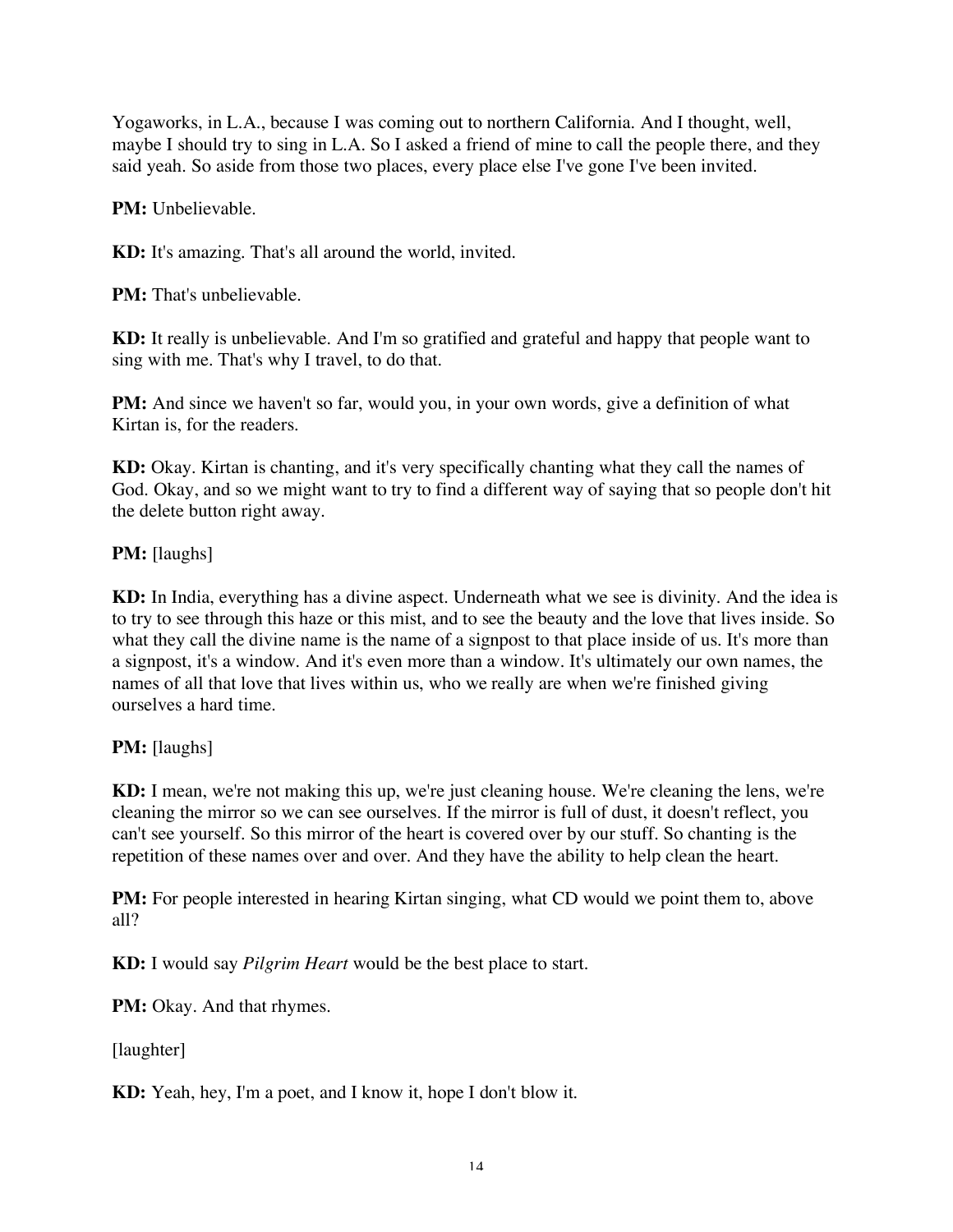**PM:** [laughs] And how about people interested in finding out more about your journey. Would you point them to *Pilgrim of the Heart* CD? Is it those kind of stories?

**KD:** That would be good, sure, yeah. On *Sounds True*.

**PM:** Okay.

**KD:** Or they can check out my website. There's some information on the website, interviews and stuff. And I'd love to put a link up to this when you're done.

**PM:** And we'd enjoy that, too. Now, on this last record that I've really enjoyed, *All One*, it was very interesting to see Walter Becker [from Steely Dan] as the bassist and co-producer. Have you known each other a long time?

**KD:** We've known each other awhile. I'd say--oh, God, let's see, Triloka Records started in '88. I think I've known Walter probably since 1990.

**PM:** And so is he a chanting soul? Is that the nature of the friendship?

**KD:** No, actually, we invited him to mix some jazz records for us when Triloka was still doing jazz, early on. I mean, we started out as a jazz record company.

**PM:** Interesting.

**KD:** When Triloka started out, I wanted to give these old guys a chance to record again in their ripe years. I felt that a lot of these guys were dying off, the old guys. And wouldn't it be great if we could give them an opportunity to share some of what they had now.

**PM:** Wow.

**KD:** However, we kind of went broke really fast that way, because of course, nobody buys jazz.

**PM:** Yeah.

**KD:** But we asked Walter to come in. And we knew him through Roger Nichols, the great engineer. [Famous for his work with Steely Dan.]

**PM:** Yeah. And how did you know Roger Nichols?

**KD:** My partner in the record company was running a studio called Soundworks West, in Hollywood, which was the old Motown studios, Motown West.

**PM:** Right.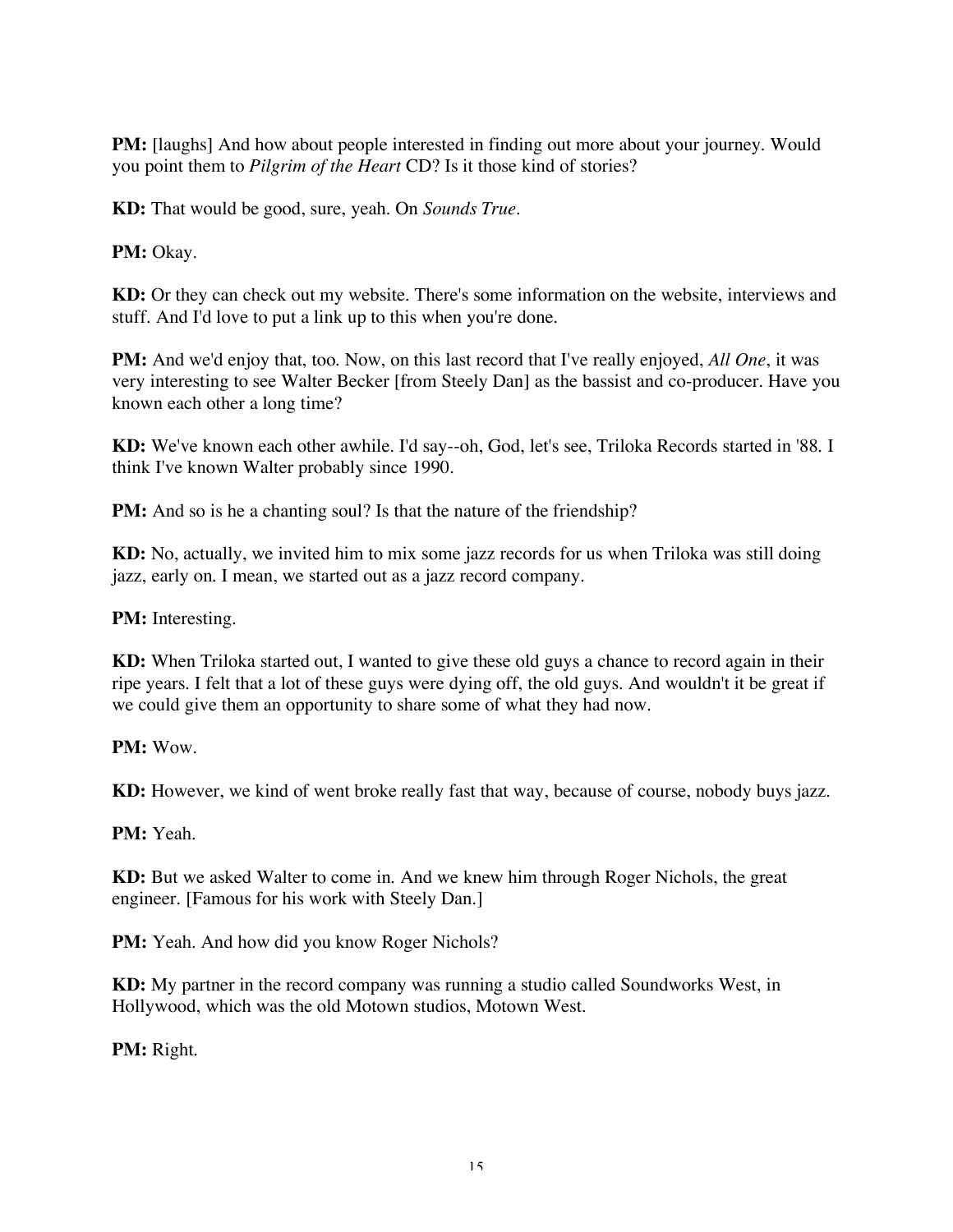**KD:** And Roger was the head engineer there, so they got to know each other. And then through that, we met Walter. And I actually pissed in a urinal right next to Bruce one day.

**PM:** [laughs]

**KD:** So you know, great things happen.

[laughter]

**PM:** Ah, just that close. How about on *Breath of the Heart*, how did you hook up with Rick Rubin? [A legendary producer, most recently lauded for his outstanding records with Johnny Cash and Neil Diamond.]

**KD:** Rick started coming out to kirtan. He loves chanting. He came out, and then he got in touch with Mitchell at Karuna and asked for my CDs. So Mitchell, I think, went over and brought them over there, and they started talking. And he started coming out to chant when I was there. And of course, I knew who he was, so I went over and said hey.

**PM:** Yeah.

**KD:** So we went out to dinner. That first night we met, we went out to dinner. And we were talking about all kinds of music and having a great time. Then at one point I said to Rick, "I got to start thinking about a new CD." And I said to him, "What I want to do now is I want to do some chanting over tracks, like Moby's stuff, like chant over loops and great tracks."

**PM:** Right.

**KD:** And he said, "No, you got to do it live."

**PM:** [laughs]

**KD:** And I said to him, "I just did it live," because *Live on Earth* had just come out. And he said, "It doesn't sound live." [laughs]

**PM:** Wow.

**KD:** And I went, "Oh, okay." And then the conversation went on to other things. That was it. Next day I get a message on my phone. "Hi, it's Rick. I got some ideas about the project." He said he really thought we should do this and that. So I called him back. I said, "Rick, you said 'we'?"

**PM:** [laughs]

**KD:** He said, "Yeah, I want to produce." "Oh. Oh yeah, sure, okay."

[laughter]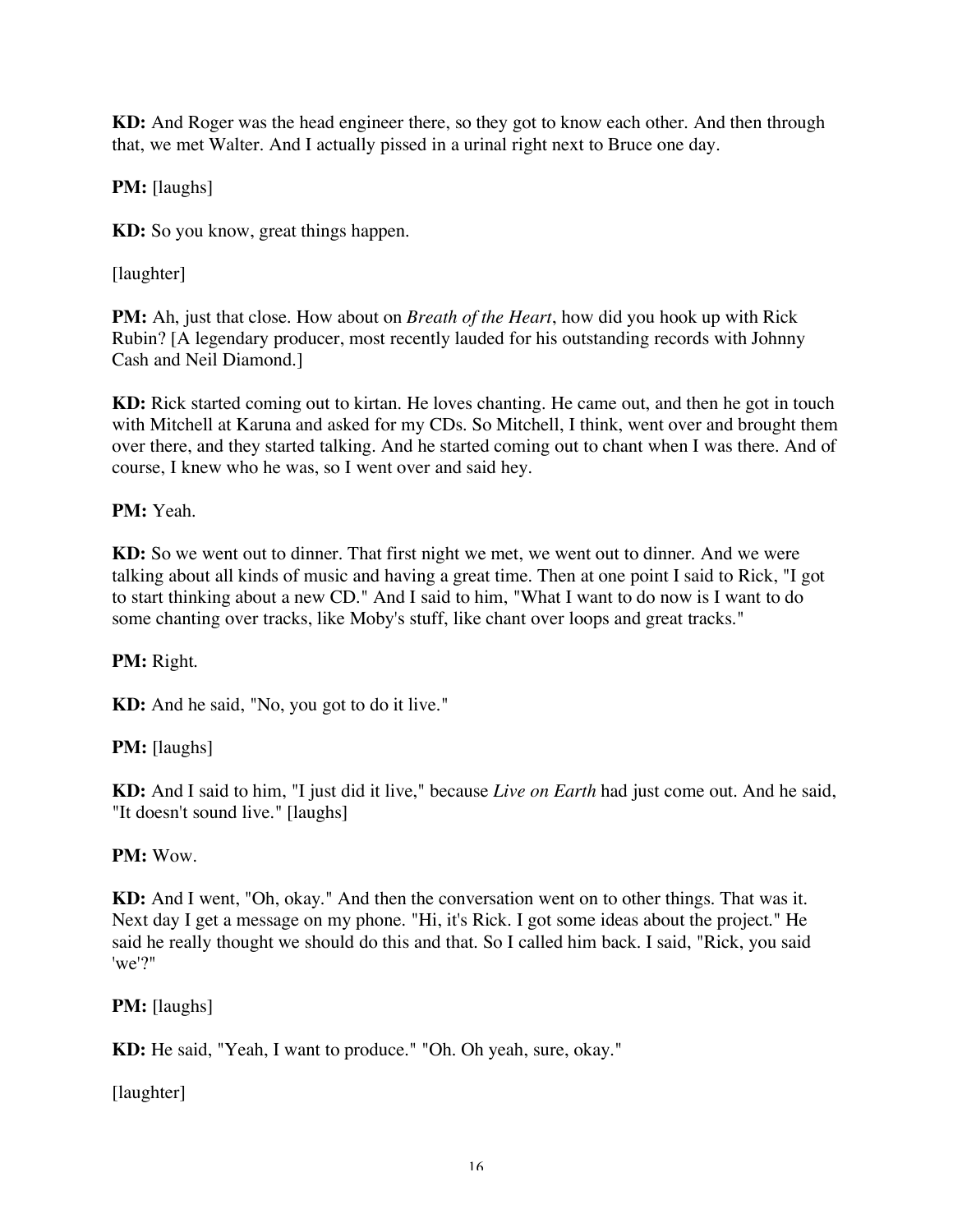**PM:** What kind of a cat is he? How old is he and--

**KD:** He's quite a cat. He's really something. He's one of a kind. I think he's about fifty. Maybe late forties.

**PM:** And what kind of a guy? A soft-spoken guy? An aggressive guy?

**KD:** He's a very aware guy. He's very, very on top of stuff. He's got an incredible mental presence. And he's really plugged into music. He lives for music, breathes music. And he's functioning, obviously, in a very rare atmosphere. See, he has the ability to hear what you want to sound like. And then, to help you make that sound better, and then to know how to get the people to hear it the way you want them to hear it. There's three things there, and he's just so incredible that way.

**PM:** Wow. Where did he come from?

**KD:** He's a Queens guy. When he started Def Jam he was living in Queens, at his parents' house.

**PM:** Amazing. [laughs]

**KD:** Yeah.

**PM:** Now, on the *All One* CD, I really dig that African section. How did that come about, and whose idea was that?

**KD:** [laughs] Well, first of all, I've spent some time in South Africa. And for years I'd listened to nothing else but township music.

**PM:** I see.

**KD:** I just was so taken by it.

**PM:** What years were you hanging out there?

**KD:** I'm not exactly sure, to tell you the truth. But it was the year that Mandela got out of jail. Right after *Graceland* was done. [1986] And in fact, we worked at the same studio with the same engineer that had helped with *Graceland.* And I recorded a couple of jazz records with Rene McLean, Jackie McLean's son.

### **PM:** Wow.

**KD:** He was living there in South Africa, and married a South African woman. And we did a record for him there. We became friends, because I met him when we had recorded Jackie in L.A. He said, "Well, come to South Africa," and I just laughed. But then, in fact, we got to be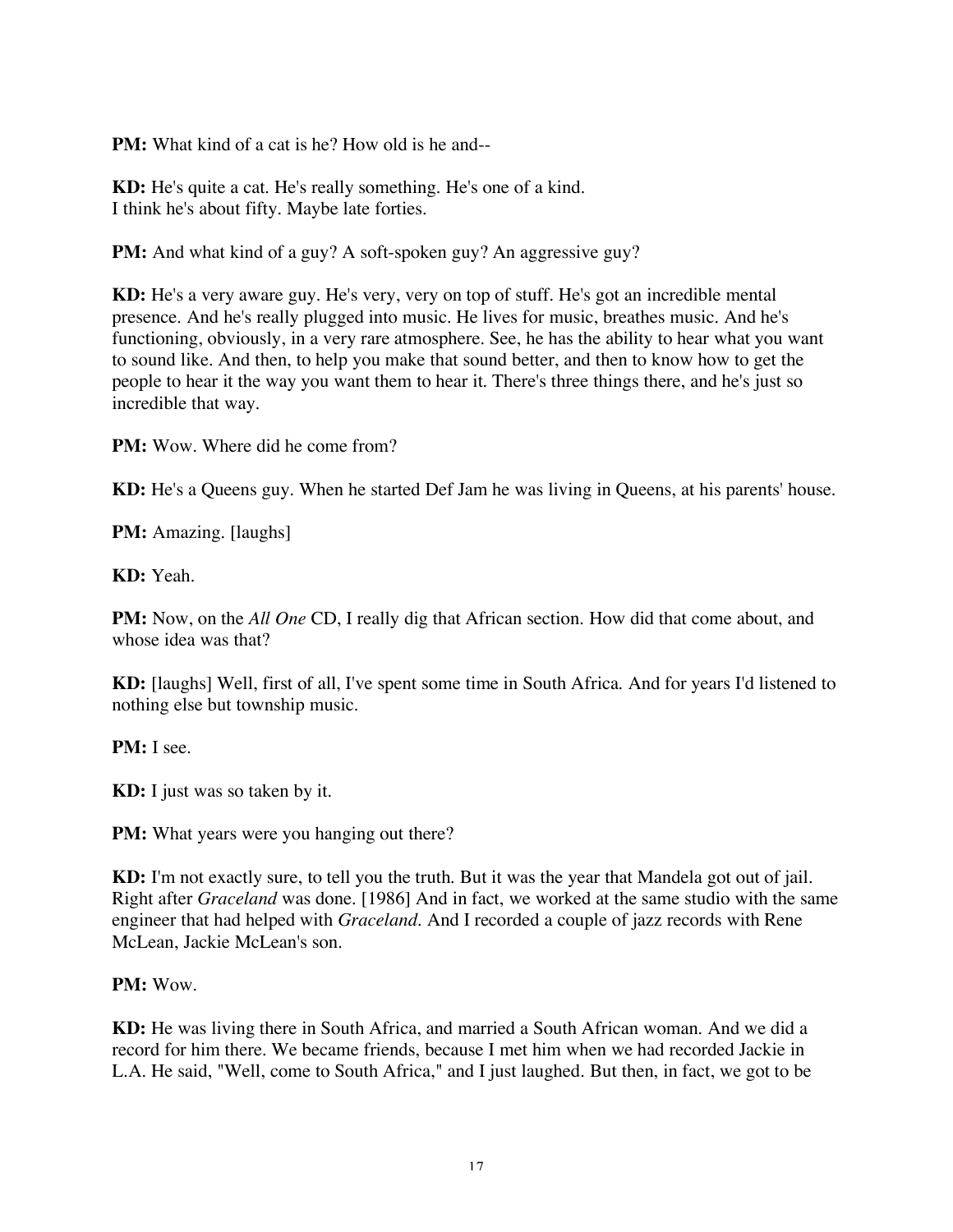very friendly. And once on the way back from India, I stopped in South Africa. And we did this recording. And I met Hugh Masekela and Miriam Makeba, and all the--

**PM:** The biggies.

**KD:** --and their bands, and all these incredible musicians.

**PM:** Wow.

**KD:** It was unbelievable. I always loved their music, and I felt very close to it. And then on the day of the recording, the day the recording was to start, I took a couple of CDs with me in the car. And I almost never listen to the music in the car--I don't know, it's just a quiet space for me. And I put in this CD, and it happened to be the *Indestructible Beat of Soweto*. And there was this one track that had such a groove. And I just started singing Hare Krishna over it. And I thought, "Frickin' Ay, I got to do this!"

**PM:** [laughs]

**KD:** And that's exactly how it happened.

**PM:** Incredible.

**KD:** Just at the very moment the recording started, I found that track by chance, and I knew I had to do it.

**PM:** And the players got there with no problem at all.

**KD:** Absolutely. I mean, these guys were incredible.

**PM:** Yeah, some hot players.

**KD:** Everyone was overqualified to play with me. They are really great musicians. Everybody there was fantastic, right on it.

**PM:** Wow. Now, aside from your guru, are there other living or recently deceased spiritual teachers from whom you learned in this life?

**KD:** Oh, yeah, many. I've been blessed to have met many great yogis and holy people over the years, yeah. It's just continually shot me up again with faith that it's all really true, and we really can find a way to live in this world in a good way. I've met incredible souls over the years and seen amazing things, it's a blessing.

**PM:** Are you connected with the Ramana Maharishi tradition, and the people from his lineage?

**KD:** Inside I'm very close with Ramana Maharishi. I've been to Arunchala, his place. And I read his books, stories about him. And I feel very close to him.